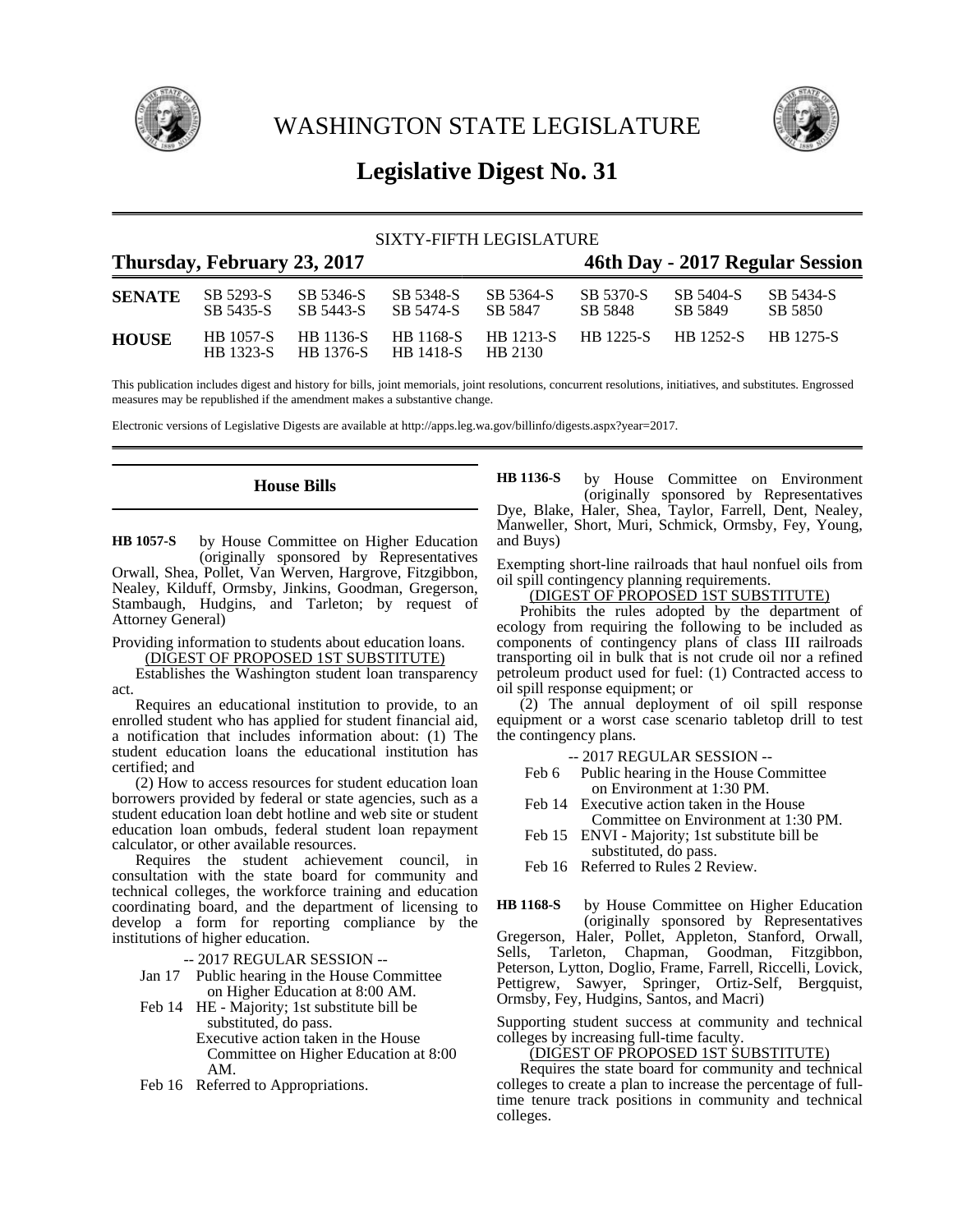Provides that, the goal is for community and technical colleges to increase, over the next several years, the number of full-time tenured positions by adding two hundred new full-time tenure track positions in each of the next three biennia.

Requires those colleges to provide an annual progress report to the state board for community and technical colleges.

- -- 2017 REGULAR SESSION --
- Jan 24 Public hearing in the House Committee on Higher Education at 8:00 AM.
- Feb 14 HE Majority; 1st substitute bill be substituted, do pass. Minority; do not pass. Executive action taken in the House Committee on Higher Education at 8:00 AM.
- Feb 16 Referred to Appropriations.
- Feb 23 Scheduled for public hearing in the House Committee on Appropriations at 1:30 PM. (Subject to change)

by House Committee on Local Government (originally sponsored by Representatives Farrell, Pollet, Peterson, Gregerson, Wylie, McBride, Doglio, and Hudgins) **HB 1213-S**

Promoting the use of greywater in urban buildings. (DIGEST OF PROPOSED 1ST SUBSTITUTE)

Requires the department of health to update its standards, procedures, and guidelines to allow for the indoor reuse of greywater for water use needs of a building, including heating and cooling and the flushing of toilets.

-- 2017 REGULAR SESSION --

- Jan 26 Public hearing in the House Committee on Local Government at 1:30 PM.
- Feb 15 LG Majority; 1st substitute bill be substituted, do pass. Minority; do not pass. Executive action taken in the House Committee on Local Government at 9:00 AM.
- Feb 17 Referred to Appropriations.
- Feb 22 Public hearing in the House Committee on Appropriations at 1:30 PM.
- Feb 23 Scheduled for executive session in the House Committee on Appropriations at 1:30 PM. (Subject to change)

by House Committee on Environment (originally sponsored by Representatives Pike, Fitzgibbon, Manweller, Blake, Wylie, Peterson, and McDonald) **HB 1225-S**

Requiring planning for the availability of mineral resources for future generations under the growth management act.

(DIGEST OF PROPOSED 1ST SUBSTITUTE)

Revises growth management act provisions with regard to planning for the availability of mineral resources.

Requires a county or city, in order to protect mineral resource lands from incompatible uses and to maintain the long-term commercial viability of mineral resource extraction, to designate as mineral resource lands all lands that have long-term significance for the extraction of minerals.

| --2017 REGULAR SESSION -- |                                                |  |  |  |  |
|---------------------------|------------------------------------------------|--|--|--|--|
|                           | Jan 24 Public hearing in the House Committee   |  |  |  |  |
|                           | on Environment at 1:30 PM.                     |  |  |  |  |
|                           | Feb 14 ENVI - Majority; 1st substitute bill be |  |  |  |  |
|                           | substituted, do pass.                          |  |  |  |  |
|                           | Minority; do not pass.                         |  |  |  |  |
|                           | Executive action taken in the House            |  |  |  |  |

Committee on Environment at 1:30 PM.

Feb 16 Referred to Rules 2 Review.

by House Committee on State Govt, Elections & IT (originally sponsored by Representatives Haler, Fitzgibbon, Klippert, Nealey, Tarleton, and Jinkins; by request of Department of Health) **HB 1252-S**

Transferring authority for low-level radioactive waste management from the department of ecology to the department of health.

### (DIGEST OF PROPOSED 1ST SUBSTITUTE)

Transfers the following from the department of ecology to the department of health: The authority for low-level radioactive waste management.

-- 2017 REGULAR SESSION --

- Feb 1 Public hearing in the House Committee on State Government and Elections & Information Technology at 1:30 PM.
- Feb 14 SEIT Majority; 1st substitute bill be substituted, do pass. Executive action taken in the House Committee on State Government and Elections & Information Technology at 8:00 AM.
- Feb 17 Referred to Capital Budget.
- Feb 22 Public hearing in the House Committee on Capital Budget at 8:00 AM.
- Feb 23 Scheduled for executive session in the House Committee on Capital Budget at 8:00 AM. (Subject to change)

by House Committee on Agriculture & Natural Resources (originally sponsored by Representatives Blake, Wilcox, Chapman, MacEwen, J. Walsh, Orcutt, Buys, Pettigrew, Fitzgibbon, Haler, Condotta, and Muri) **HB 1275-S**

Including fish passage barrier removal projects that comply with the forest practices rules in the streamlined permit process provided in RCW 77.55.181.

(DIGEST OF PROPOSED 1ST SUBSTITUTE)

Allows a fish habitat enhancement project to be approved through the approval process established for forest practices hydraulic projects in chapter 76.09 RCW (the forest practices act).

Addresses fish passage barrier removal projects that comply with forest practices rules.

- -- 2017 REGULAR SESSION --
- Jan 26 Public hearing in the House Committee on Agriculture & Natural Resources at 1:30 PM.
- Feb 2 Executive session scheduled, but no action was taken in the House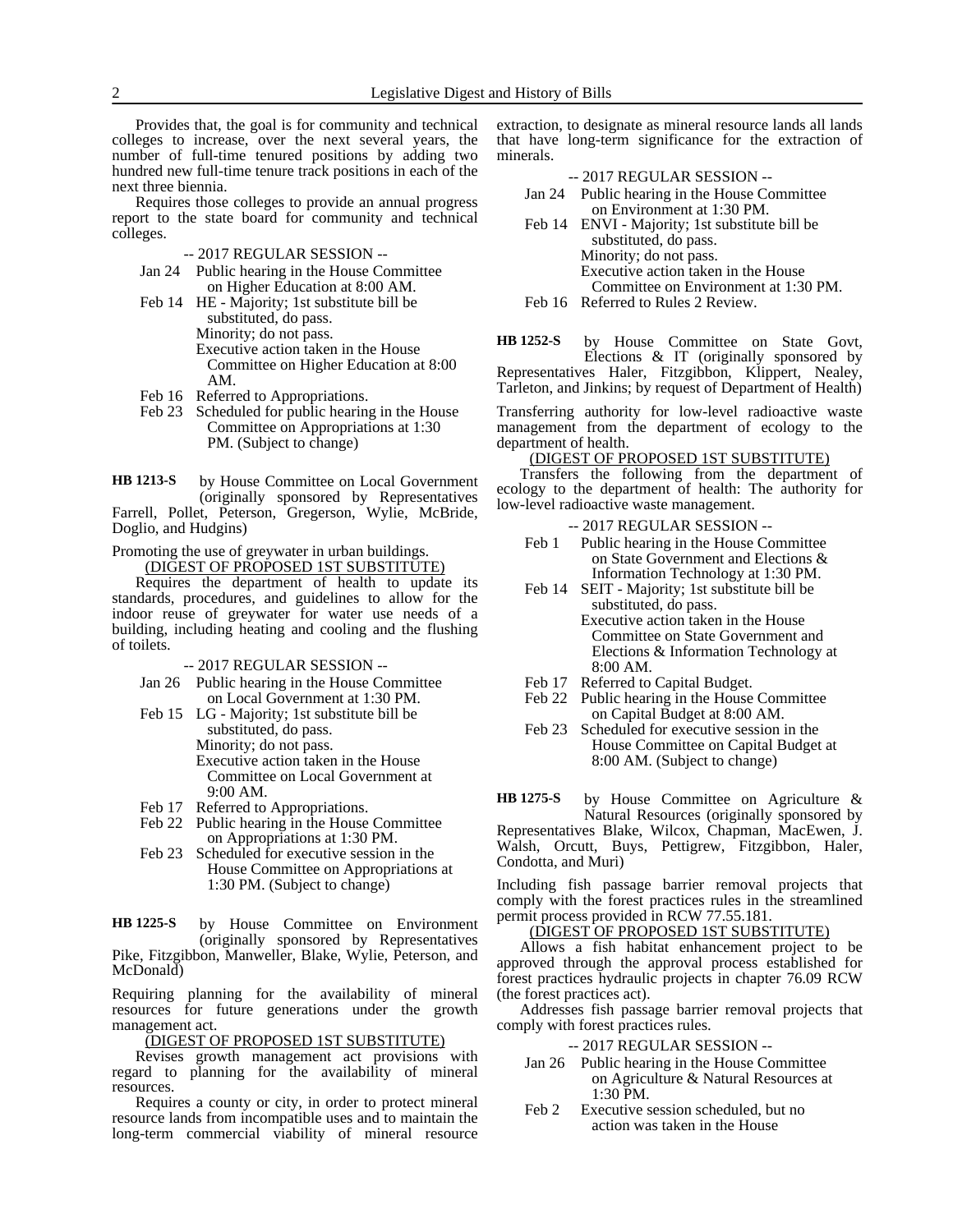Committee on Agriculture & Natural Resources at 1:30 PM.

- Feb 9 Executive session scheduled, but no action was taken in the House Committee on Agriculture & Natural Resources at 1:30 PM.
- Feb 15 AGNR Majority; 1st substitute bill be substituted, do pass. Executive action taken in the House Committee on Agriculture & Natural Resources at 8:00 AM.
- Feb 17 Referred to Rules 2 Review.

by House Committee on State Govt, Elections & IT (originally sponsored by<br>Representatives Wylie, Harris, Nealey, McBride, Wylie, Harris, Nealey, McBride, Stanford, and Muri; by request of Department of Enterprise Services) **HB 1323-S**

Concerning loss prevention reviews by state agencies. (DIGEST OF PROPOSED 1ST SUBSTITUTE)

Requires state agencies, in consultation with the department of enterprise services and upon delegation, to appoint a loss prevention review team when the death of a person, serious injury to a person, or other substantial loss is alleged or suspected to be caused at least in part by the actions of the state agency except when the death, injury, or substantial loss is already being investigated by another federal or state agency, or by the affected state agency, under the federal or state agency requirements.

-- 2017 REGULAR SESSION --

- Jan 31 Public hearing in the House Committee on State Government and Elections & Information Technology at 9:00 AM.
- Feb 14 SEIT Majority; 1st substitute bill be substituted, do pass.
	- Executive action taken in the House Committee on State Government and Elections & Information Technology at 8:00 AM.
- Feb 17 Referred to Rules 2 Review.

by House Committee on Environment (originally sponsored by Representatives Peterson, Goodman, Tarleton, Gregerson, Ormsby, Bergquist, and Stanford) **HB 1376-S**

Concerning paint stewardship.

<u>(DIGEST OF PROPOSED 1ST SUBSTITUTE)</u>

Creates an architectural paint recovery program that will be enforced by the department of ecology.

Requires all producers of architectural paint selling in or into the state to participate in an approved state paint stewardship plan.

Prohibits a producer or paint retailer from selling or offering for sale architectural paint in the state unless the producer or brand of architectural paint is participating in an approved stewardship plan.

Exempts from disclosure under the public records act, records filed with the department of ecology under this act that a court has determined are confidential valuable commercial information.

Creates the paint product stewardship account.

-- 2017 REGULAR SESSION --

- Jan 26 Public hearing in the House Committee on Environment at 8:00 AM.
- Feb 14 ENVI Majority; 1st substitute bill be substituted, do pass. Minority; do not pass. Executive action taken in the House Committee on Environment at 1:30 PM.
- Feb 16 Referred to Appropriations.
- Feb 22 Public hearing in the House Committee on Appropriations at 1:30 PM.
- Feb 23 Scheduled for executive session in the House Committee on Appropriations at 1:30 PM. (Subject to change)

by House Committee on Technology & Economic Development (originally **HB 1418-S**

sponsored by Representatives Hudgins, Smith, Ortiz-Self, Morris, and Stanford)

Establishing a blue ribbon panel on cybersecurity.

(DIGEST OF PROPOSED 1ST SUBSTITUTE) Requires the office of the state chief information officer and the state homeland security advisor to convene a blue ribbon panel on cybersecurity to review the following issues: (1) Protecting critical infrastructure from the threat of cyberattack;

(2) Protecting data transfer and enhancing the security of the state's intergovernmental network; and

(3) Best practices for local government response in the event of a debilitating cybersecurity incident.

-- 2017 REGULAR SESSION --

- Feb 1 Public hearing in the House Committee on Technology & Economic Development at 8:00 AM.
- Feb 14 TED Majority; 1st substitute bill be substituted, do pass. Executive action taken in the House Committee on Technology & Economic
- Development at 10:00 AM.
- Feb 16 Referred to Appropriations. Feb 22 Public hearing in the House Committee
- on Appropriations at 1:30 PM. Feb 23 Scheduled for executive session in the House Committee on Appropriations at 1:30 PM. (Subject to change)
- by Representatives Ormsby, Manweller, Sells, Buys, Tarleton, Riccelli, Young, and Santos **HB 2130**

Concerning the cross-training of masonry trades for building construction.

Requires the state apprenticeship council to adopt rules and standards that provide for cross-training among the masonry trades, incorporating the latest technology and teaching methods.

-- 2017 REGULAR SESSION --

Feb 22 First reading, referred to Higher Education (Not Officially read and referred until adoption of Introduction report).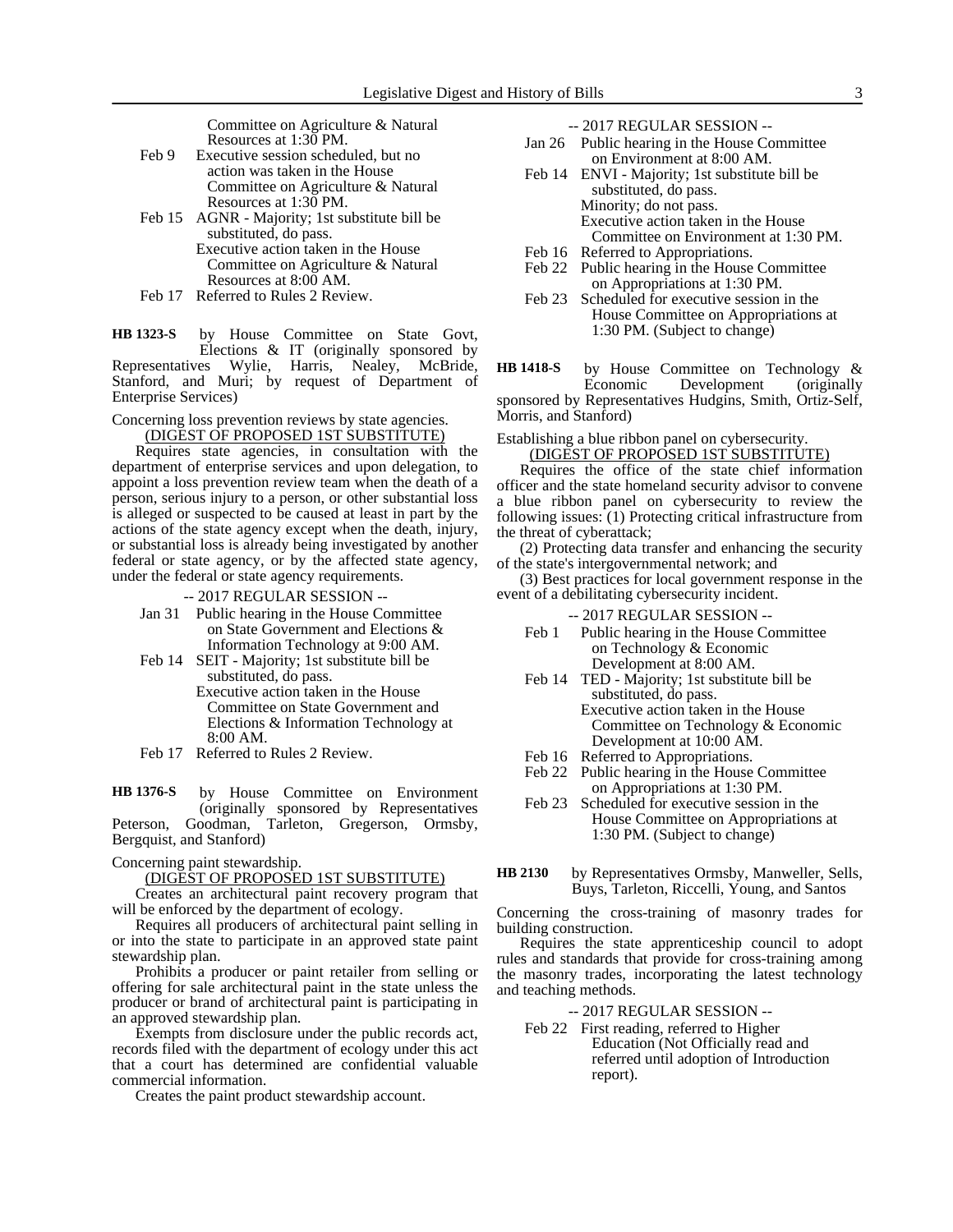### **Senate Bills**

by Senate Committee on Human Services, Mental Health & Housing (originally sponsored by Senators Darneille and Chase) **SB 5293-S**

Concerning court-based and school-based efforts to promote attendance and reduce truancy.

(DIGEST OF PROPOSED 1ST SUBSTITUTE)

Addresses the promotion of attendance and the reduction of truancy using court-based and school-based efforts.

-- 2017 REGULAR SESSION --

- Jan 30 Public hearing in the Senate Committee on Human Services and Mental Health & Housing at 1:30 PM.
- Feb 14 HSMH Majority; 1st substitute bill be substituted, do pass.

Minority; do not pass.

Executive action taken in the Senate Committee on Human Services and Mental Health & Housing at 1:30 PM.

- Feb 16 Passed to Rules Committee for second reading.
- Feb 21 Placed on second reading by Rules Committee.
- by Senate Committee on Ways & Means (originally sponsored by Senators Walsh, **SB 5346-S**

Rolfes, Zeiger, Hobbs, Warnick, Pedersen, Nelson, Darneille, Kuderer, Hunt, Keiser, McCoy, Honeyford, Fain, Liias, Cleveland, Sheldon, Conway, Pearson, Frockt, Wilson, Bailey, and Hasegawa)

### Creating a legislative page scholarship program. (DIGEST OF PROPOSED 1ST SUBSTITUTE)

Authorizes the secretary of the senate and the chief clerk of the house of representatives to administer and conduct a legislative page scholarship program to provide: (1) Resources for students who participate in the page programs of the senate or house; and

(2) Provide assistance to students, based on financial need, who qualify for a page program.

Creates the legislative page scholarship account.

-- 2017 REGULAR SESSION --

- Feb 1 Public hearing and executive action taken in the Senate Committee on State Government at 8:00 AM.
- Feb 8 Public hearing in the Senate Committee on Ways & Means at 3:30 PM.
- Feb 14 WM Majority; 1st substitute bill be substituted, do pass. Executive action taken in the Senate Committee on Ways & Means at 3:30 PM.
- Feb 16 Passed to Rules Committee for second reading.
- by Senate Committee on Early Learning & K-12 Education (originally sponsored by **SB 5348-S**

Senators Fain, Rolfes, Zeiger, Darneille, Conway, Keiser, and Kuderer)

Concerning students who receive special education services who earn certificates of individual achievement.

## (DIGEST OF PROPOSED 1ST SUBSTITUTE)

Authorizes a student that receives special education services who, as a result of his or her academic performance, earns a certificate of individual achievement to: (1) Remain eligible to receive transition services from a school district between ages eighteen and twenty-one if his or her most recent evaluation and current individualized education program specify a continuing need for the services; and

(2) If provided by the school district, continue to generate associated state and federal funding for the school district that provides the services.

-- 2017 REGULAR SESSION --

- Feb 6 Public hearing in the Senate Committee on Early Learning & K-12 Education at 1:30 PM.
- Feb 14 EDU Majority; 1st substitute bill be substituted, do pass. And refer to Ways & Means. Executive action taken in the Senate Committee on Early Learning & K-12 Education at 1:30 PM.
- Feb 16 Referred to Ways & Means.
- by Senate Committee on Local Government (originally sponsored by Senators Palumbo, Angel, Takko, and Zeiger) **SB 5364-S**

Removing disincentives to the voluntary formation of regional fire protection service authorities by establishing parity, equalizing certain provisions with existing laws governing fire protection districts, and clarifying the formation process.

### (DIGEST OF PROPOSED 1ST SUBSTITUTE)

Revises regional fire protection service authority provisions as follows: (1) Removes disincentives to the voluntary formation of the authorities by establishing parity;

(2) Equalizes certain provisions with existing laws governing fire protection districts; and

(3) Clarifies the formation process.

-- 2017 REGULAR SESSION --

- Jan 31 Public hearing in the Senate Committee on Local Government at 1:30 PM.
- Feb 14 LGOV Majority; 1st substitute bill be substituted, do pass. Executive action taken in the Senate Committee on Local Government at
- 1:30 PM. Feb 15 Passed to Rules Committee for second reading.

by Senate Committee on Ways & Means (originally sponsored by Senators Becker, **SB 5370-S**

Bailey, Rivers, O'Ban, Fain, Zeiger, Brown, Fortunato, Warnick, Miloscia, Angel, and Wilson)

Concerning federal funding programs requiring changes in state law.

(DIGEST OF PROPOSED 1ST SUBSTITUTE)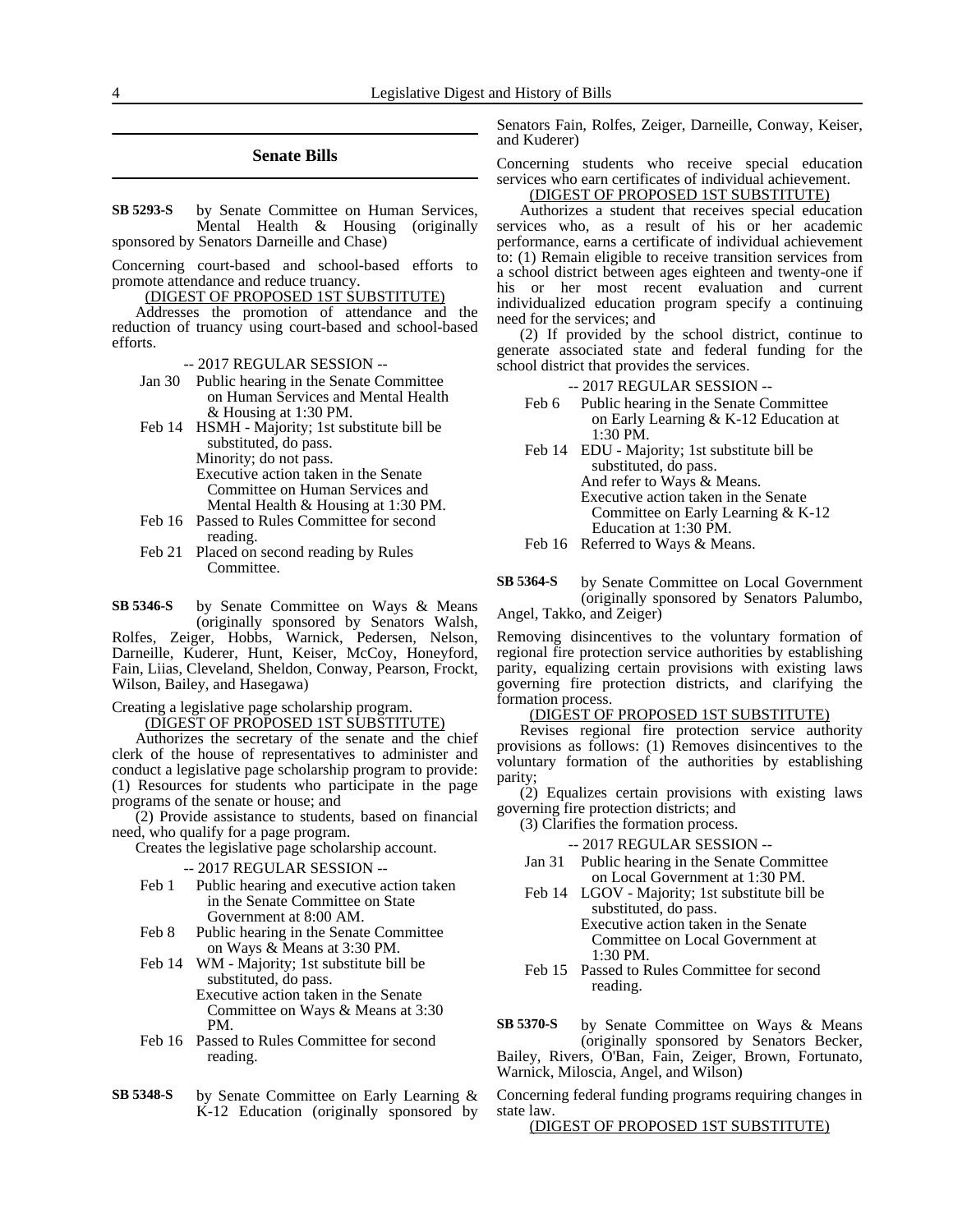Requires the joint legislative audit and review committee to report to the legislature regarding federal funding programs greater than twenty-five million dollars in biennial expenditures affecting the state's health and human services agencies and the common school system that specify conditions requiring changes in state statutes as a condition of receiving federal funding.

-- 2017 REGULAR SESSION --

- Feb 8 Public hearing in the Senate Committee on Ways & Means at 3:30 PM.
- Feb 14 WM Majority; 1st substitute bill be substituted, do pass. Minority; do not pass. Minority; without recommendation. Executive action taken in the Senate Committee on Ways & Means at 3:30 PM.
- Feb 16 Passed to Rules Committee for second reading.

by Senate Committee on Early Learning & K-12 Education (originally sponsored by Senators Rivers, Liias, Zeiger, Wellman, Keiser, Fain, Kuderer, and Carlyle) **SB 5404-S**

Permitting the possession and application of topical sunscreen products at schools.

(DIGEST OF PROPOSED 1ST SUBSTITUTE)

Establishes the student sun safety education act.

Allows the possession and application of topical sunscreen products to help prevent sunburn while on school property, at a school-related event or activity, or at summer camp.

Encourages schools to educate students about sun safety guidelines.

-- 2017 REGULAR SESSION --

- Feb 7 Public hearing in the Senate Committee on Early Learning & K-12 Education at 1:30 PM.
- Feb 14 EDU Majority; 1st substitute bill be substituted, do pass. Executive action taken in the Senate

Committee on Early Learning & K-12 Education at 1:30 PM.

Feb 16 Passed to Rules Committee for second reading.

### by Senate Committee on Human Services, Mental Health & Housing (originally sponsored by Senators Rivers and Cleveland) **SB 5434-S**

Concerning the addition of services for long-term placement of mental health patients in community hospitals that voluntarily contract and are certified by the department of social and health services.

(DIGEST OF PROPOSED 1ST SUBSTITUTE)

Revises the community mental health services act with regard to the insufficient capacity at eastern and western state hospitals to meet current and growing demand for services and patients.

Requires the department of social and health services and the entities identified in RCW 71.24.310 and 71.24.380 (sections 2 and 3 of this act) to: (1) Work with willing community hospitals to assess their capacity to become certified to provide long-term mental health placements and to meet the requirements of the community mental health services act; and

(2) Enter into contracts and payment arrangements with the hospitals choosing to provide long-term mental health placements.

-- 2017 REGULAR SESSION --

- Jan 31 Public hearing in the Senate Committee on Human Services and Mental Health & Housing at 1:30 PM.
- Feb 14 HSMH Majority; 1st substitute bill be substituted, do pass. And refer to Ways & Means. Executive action taken in the Senate Committee on Human Services and Mental Health & Housing at 1:30 PM.
- Feb 16 Referred to Ways & Means.
- Feb 20 Public hearing in the Senate Committee on Ways & Means at 1:30 PM.
- by Senate Committee on Human Services, Mental Health & Housing (originally sponsored by Senators Rivers, Cleveland, and Darneille) **SB 5435-S**

Specifying to whom information and records related to mental health services may be disclosed for the purposes of care coordination and treatment.

## (DIGEST OF PROPOSED 1ST SUBSTITUTE)

Authorizes information and records related to mental health services, other than those obtained through treatment under chapter 71.34 RCW (mental health services for minors), to be disclosed to a person who is: (1) Working in a care coordinator role for a health care facility or provider or is under an agreement under the federal health insurance portability and accountability act with a health care facility or provider and requires the information and records to assure coordinated care and treatment of the patient; and

(2) Authorized to use or disclose information and records related to mental health services and takes appropriate steps to protect the information and records.

-- 2017 REGULAR SESSION --

- Jan 31 Public hearing in the Senate Committee on Human Services and Mental Health & Housing at 1:30 PM.
- Feb 14 HSMH Majority; 1st substitute bill be substituted, do pass. Executive action taken in the Senate Committee on Human Services and Mental Health & Housing at 1:30 PM.
- Feb 16 Passed to Rules Committee for second reading.

by Senate Committee on Ways & Means (originally sponsored by Senators Brown, Darneille, Miloscia, Becker, Rivers, McCoy, Sheldon, Walsh, Chase, Bailey, Hobbs, Ericksen, Warnick, Angel, Honeyford, Rolfes, Padden, Billig, Zeiger, Wilson, Conway, Fain, Keiser, Hunt, and Kuderer) **SB 5443-S**

Concerning fiscal notes.

(DIGEST OF PROPOSED 1ST SUBSTITUTE)

Addresses fiscal notes and dynamic fiscal impact statements.

Requires fiscal notes dealing with corrections, child welfare, and mental health issues to include an estimate of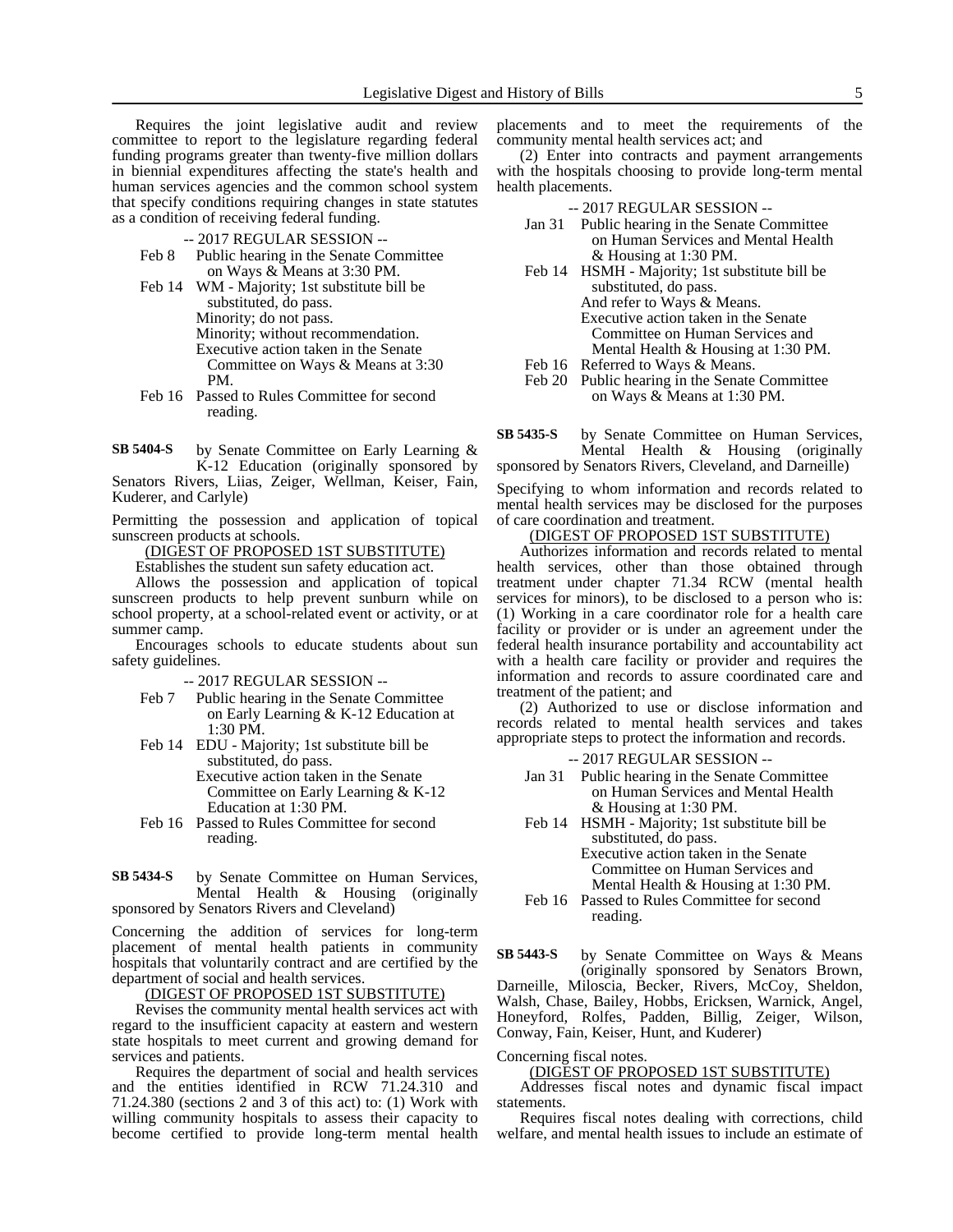the fiscal impact of expenditure reductions or increases on other state or local program expenditures as well as any return on investment as a result of the legislation if requested by a member of a legislative fiscal committee for legislation projected to result in an increase or decrease in state expenditures exceeding five million dollars.

Requires the director of the office of financial management and the director of the state institute for public policy to convene a work group to explore the establishment of a nonpartisan agency to conduct objective, impartial fiscal analysis on behalf of the legislature.

-- 2017 REGULAR SESSION --

Feb 8 Public hearing in the Senate Committee on Ways & Means at 3:30 PM.

Feb 14 WM - Majority; 1st substitute bill be substituted, do pass. Executive action taken in the Senate Committee on Ways & Means at 3:30

PM.

Feb 16 Passed to Rules Committee for second reading.

by Senate Committee on Natural Resources & Parks (originally sponsored by Senator **SB 5474-S**

Pearson)

Initiating proactive steps to address elk hoof disease.

(DIGEST OF PROPOSED 1ST SUBSTITUTE)

Requires the rules of the department of fish and wildlife to prohibit a person from translocating a live elk from an area with elk affected by hoof disease to any other location except consistent with a process developed by the department for translocation for monitoring or hoof disease management purposes.

Designates Washington State University college of veterinary medicine as the state lead in developing a program to monitor and assess causes of and potential solutions for elk hoof disease and requires the college to establish an elk monitoring system in southwest Washington in order to carry out this mission.

-- 2017 REGULAR SESSION --

- Feb 7 Public hearing in the Senate Committee on Natural Resources & Parks at 1:30 PM.
- Feb 14 NRP Majority; 1st substitute bill be substituted, do pass.

And refer to Ways & Means. Executive action taken in the Senate Committee on Natural Resources & Parks at 1:30 PM.

- Feb 16 Referred to Ways & Means.
- Feb 21 Public hearing in the Senate Committee on Ways & Means at 1:30 PM.

#### by Senator Carlyle **SB 5847**

Concerning the review process of the citizen commission for performance measurement of tax preferences.

Requires the joint legislative audit and review committee, when reviewing tax preferences, to include the following: (1) The overall effective tax rate for the industry groups benefiting from the tax preference; and

(2) Using economic modeling techniques, evaluate potential economic impacts of the tax preference compared to the economic impact of government activities funded at the same level as the preference.

### -- 2017 REGULAR SESSION --

Feb 22 First reading, referred to Ways & Means. Public hearing in the Senate Committee on Ways & Means at 1:30 PM.

#### by Senator Carlyle **SB 5848**

Concerning the creation, extension, expansion, accountability, and transparency of state tax preferences.

Addresses state tax preferences with regard to: (1) Improving tax preference data collection;

(2) Incorporating department of revenue-led work group recommendations for improving department of revenue annual surveys and reports;

(3) Authorizing public disclosure of firm-specific tax savings from business tax incentives;

(4) Updating and modernizing the department of revenue tax exemption report; and

(5) Improving the information contained in fiscal notes for bills that contain tax preferences for economic development.

-- 2017 REGULAR SESSION --

Feb 22 First reading, referred to Ways & Means.

by Senators Angel, Bailey, Rolfes, Braun, Brown, Sheldon, Pearson, Becker, Fortunato, **SB 5849**

and Wilson

Addressing the need for veterans' services.

Requires the department of veterans affairs to offer training and support for volunteers interested in providing peer-to-peer support to other veterans.

Requires the office of financial management to develop a military recruitment program that targets veterans and gives them credit for their knowledge, skills, and leadership abilities and, in developing the program, consult with the department of enterprise services, the department of veterans affairs, and other interested stakeholders.

-- 2017 REGULAR SESSION --

Feb 22 First reading, referred to Ways & Means.

### by Senators Frockt, Carlyle, Fain, Bailey, and **Hobbs SB 5850**

Modifying the lodging excise tax to remove the exemption for premises with fewer than sixty lodging units and to tax certain vacation rentals, short-term home-sharing arrangements, and other compensated use or occupancy of dwellings.

Removes the lodging excise tax exemption for premises with fewer than sixty lodging units and imposes an excise tax on the sale of or charge made for the furnishing of a vacation rental, a home-sharing arrangement, or other compensated use or occupancy of all or a portion of a dwelling or dwelling unit, for a continuous period of less than one month, regardless of whether the dwelling or dwelling unit is also occupied by its owner.